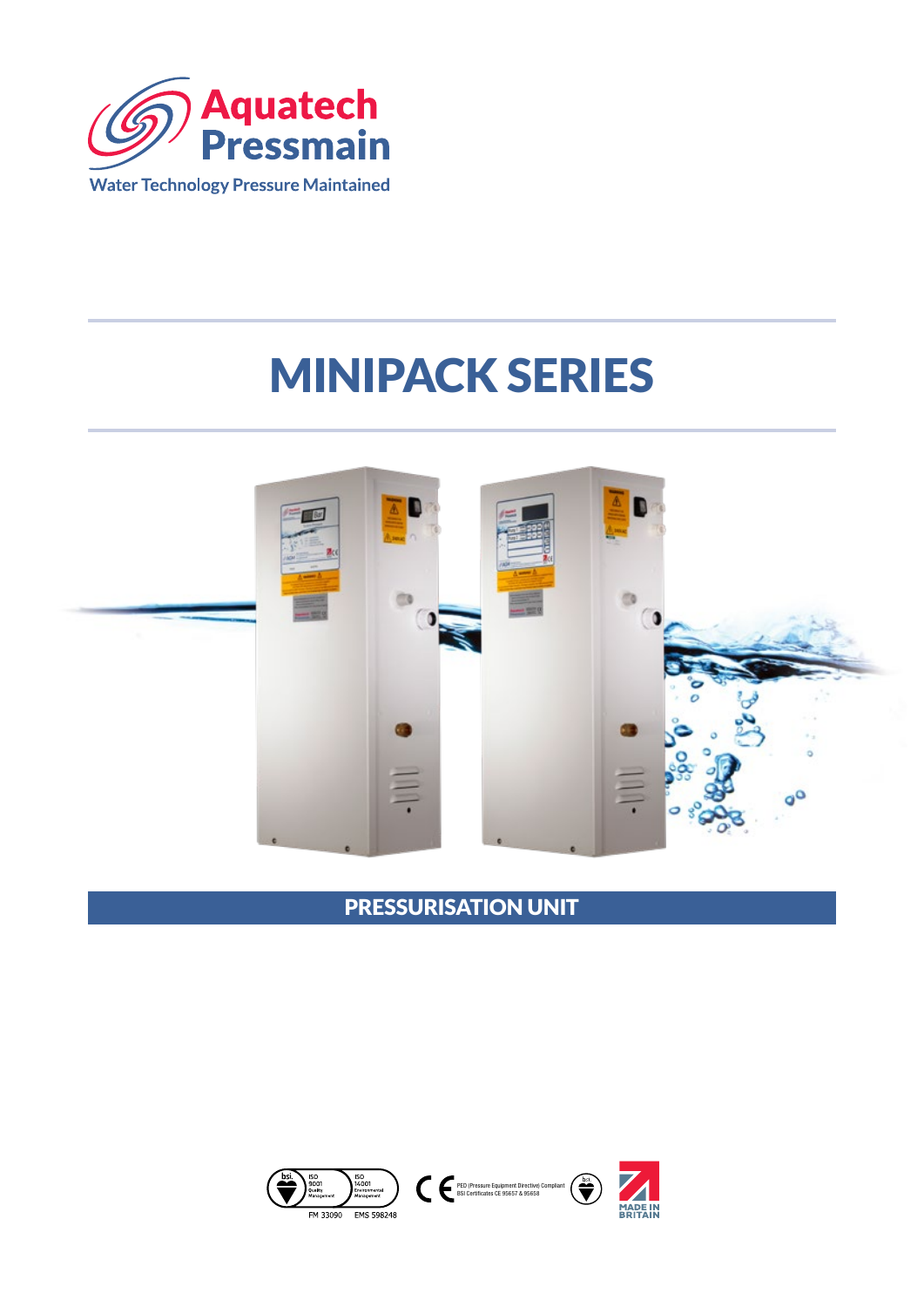## MINIPACK SERIES

## PRESSURISATION UNIT

#### **OVERVIEW**

The Minipack 'MP' Series pressurisation unit is designed to maintain a minimum set pressure in a sealed heating or chilled water system. Once the system has been initially filled via an RPZ valve or quick filling loop, subject to local regulations, should the pressure fall below the cold fill pressure, the unit operates automatically to restore that pressure. If high or low-pressure conditions should occur the boiler/chiller operation can be interrupted via the volt-free contacts provided. The unit is used in conjunction with a suitably sized expansion vessel from our 'Aquatank' range of replaceable diaphragm vessels. The pressurisation unit provides a type 'AB' air gap to Water Supply Regulations 1999. All packaged equipment is manufactured in accordance with ISO9001 quality assurance procedures.

#### Standard Features:

- Boiler ratings up to 500kW @ 82°C
- System contents up to 5,000 litres heating and 10,000 litres chilled
- Temperature range up to 90°C
- Cold fill pressure 1.0 bar to 7.0 bar (model dependent)
- Reliable Microprocessor/transducer control
- Boiler / Chiller safety interlock relay
- Audible alarm with mute & reset operates on high & low pressure
- Fluid category 5 (water supply regulations 1999)
- Designed and built in accordance with ISO9001
- PED compliant BSI certificates CE 95657 & 95658

#### TWO MODELS ARE AVAILABLE, BASIC AND ENHANCED

#### MINIPACK BASIC SPECIFICATION (MP31-B & MP71-B)

The MP31-B is suitable for cold fill pressures up to 3.0 bar whilst the MP71-B is suitable up to 7.0 bar. Controlled by Aquatech Pressmain MPC microprocessor controller with pressure transducer for long-term reliability, accuracy and non-volatile EPROM memory. Fully packaged unit incorporating; single pressurisation pump, solid state pump drive with thermal overload protection; automatic periodic pump pulsing to prevent pump seizure; combined high/low system pressure cut-out relay volt-free contact; 5 litre mains water break-tank with 15mm float valve having a type 'AB' air gap to Water Supply Regulations 1999; LCD illuminated display.

Automatic cut-out and reset on tank low water level to prevent pump from dry running.

All controls contained within a powder coated sheet steel dust and damp proof enclosure to IP55.

Electrical supply: Single Phase, 240 Volt AC, 50Hz, 5 Amp; Max power: 0.38kW.

#### MINIPACK ENHANCED SPECIFICATION (MP32-E)

Aquatech Pressmain MP32-E Series, heating or chilled water pressurisation unit. Suitable for cold fill pressures up to 3.0 bar. Controlled by Aquatech Pressmain 2020Plus micro-processor controller with pressure transducer for long-term reliability and accuracy, non-volatile EPROM memory and data logging function. Fully packaged unit incorporating; twin pressurisation pumps, auto change-over to even wear; solid state pump drives with thermal overload protection; automatic periodic pump pulsing to prevent pump seizure; combined high/low system pressure cut-out relay volt-free contact; RS232 or 422/485 serial communications port; 5 litre mains water break-tank with 15mm float valve having a type 'AB' air gap to Water Supply Regulations 1999; fascia controls to provide indicating lights for each pump condition or status, run, hand, off, auto; "user friendly" fascia keypad to enter & set operational parameters, reset alarm & mute; "Plain English" 2 Line LCD illuminated display.

Last 30 faults stored with time and date stamp.

Automatic cut-out and reset on tank low water level to prevent pump from dry running, 8 BMS Volt free relay connections, Fascia lights for pump tripped condition.

All controls contained within a powder coated sheet steel dust and damp proof enclosure to IP55.

Electrical supply: Single Phase, 240 Volt AC, 50Hz, 2 Amp; Max power: 0.07kW.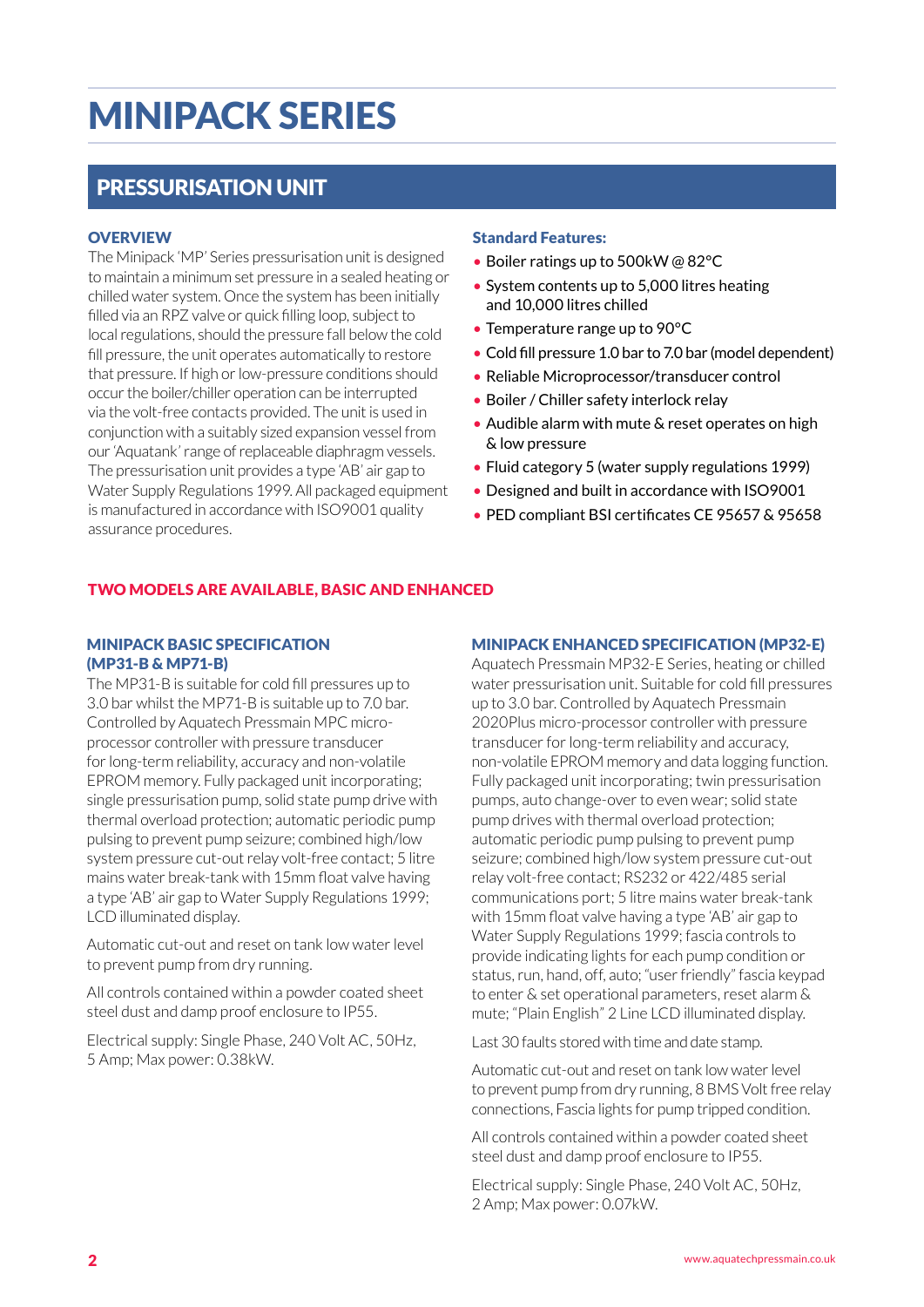## QUICK SELECTION EXAMPLE

| <b>Example:</b>        | 4 storey building with 400 kW boiler power running at a temperature of 80°C Flow<br>and 70°C Return. The plantroom is on the ground floor.                                                                                                                                                                                                                                               |
|------------------------|------------------------------------------------------------------------------------------------------------------------------------------------------------------------------------------------------------------------------------------------------------------------------------------------------------------------------------------------------------------------------------------|
| <b>From chart 1;</b>   | 'Superimposed' pressure at $80^{\circ}$ C is 0.2 bar.                                                                                                                                                                                                                                                                                                                                    |
| <b>From chart 2;</b>   | Static height is taken as 4 storeys at 3 metres per floor = $12$ metres = $1.2$ bar. Plus<br>superimposed pressure of 0.2 bar (from chart 1) equals 1.4 bar, which is our low pressure<br>alarm point. Add 0.2 bar for support pump start, plus 0.2 bar for duty pump start, plus 0.2 bar<br>for duty pump stop. therefore cold fill pressure = $1.2 + 0.2 + 0.2 + 0.2 + 0.2 = 2.0$ bar. |
| <b>From chart 3;</b>   | Cross reference 400 kW boiler power (assuming 10 litres per kW for system content)<br>with 2.0 bar cold fill pressure, gives pressurisation unit model.                                                                                                                                                                                                                                  |
| <b>From chart 4:</b>   | Cross reference 400 kW with boiler flow temperature of 82°C gives expansion vessel size 500VR.                                                                                                                                                                                                                                                                                           |
| <b>Model selected:</b> | Minipack 'MP', complete with 500VR expansion vessel.                                                                                                                                                                                                                                                                                                                                     |

#### CHART 1 EXPANSION & SAFETY PARAMETERS FOR HEATING PRESSURISATION UNITS

|                                        | <b>FLOW</b><br><b>TEMPERATURE</b><br>$\circ$ C | <b>EXPANSION</b><br><b>PERCENTAGE</b><br>% | <b>SUPERIMPOSED</b><br><b>PRESSURE</b><br><b>BAR</b> |  |  |
|----------------------------------------|------------------------------------------------|--------------------------------------------|------------------------------------------------------|--|--|
| <b>LTHW</b>                            | 40                                             | 0.78                                       | 0.2                                                  |  |  |
|                                        | 50                                             | 1.21                                       | 0.2                                                  |  |  |
|                                        | 60                                             | 1.71                                       | 0.2                                                  |  |  |
|                                        | 70                                             | 2.28                                       | 0.2                                                  |  |  |
|                                        | 80                                             | 2.91                                       | 0.2                                                  |  |  |
|                                        | 90                                             | 3.60                                       | 0.2                                                  |  |  |
| <b>MTHW</b><br>*see<br>note<br>below   | 100                                            | 4.35                                       | 0.3                                                  |  |  |
|                                        | 105                                            | 4.77                                       | 0.6                                                  |  |  |
|                                        | 110                                            | 5.15                                       | 0.9                                                  |  |  |
|                                        | 115                                            | 5.62                                       | 1.3                                                  |  |  |
|                                        | 120                                            | 6.01                                       | 1.7                                                  |  |  |
| *Must use intermediate cooling vessel. |                                                |                                            |                                                      |  |  |

Consult with Aquatech Pressmain Sales Office.



#### CHART 3 PRESSURISATION UNIT SELECTION

#### CHART 2 PRESSURE SETTINGS CHART FOR HEATING SYSTEM PRESSURISATION EQUIPMENT



#### CHART 4 EXPANSION VESSEL SELECTION

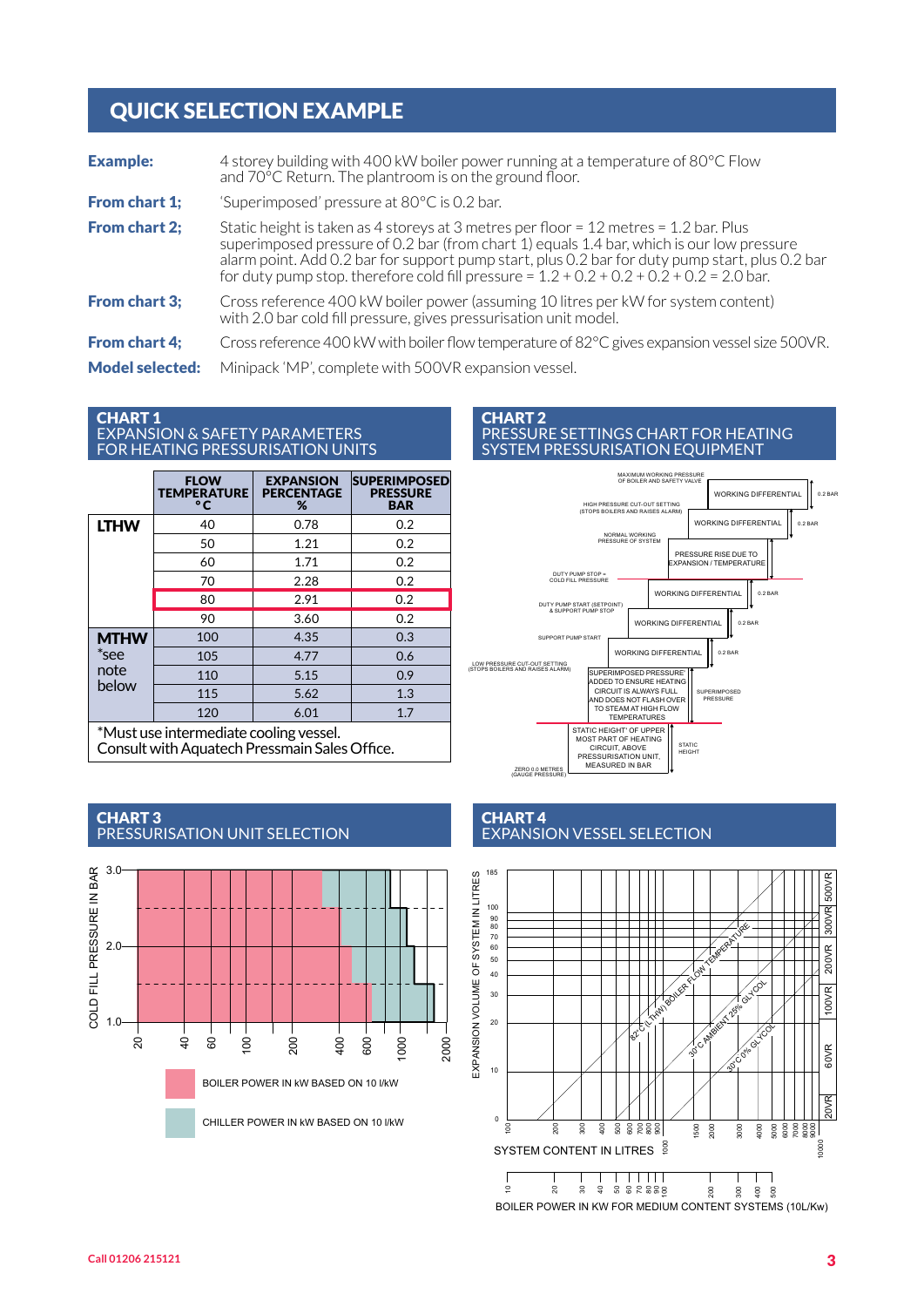## BASIC ELECTRICAL CONNECTIONS



### TYPICAL BOILER/CHILLER INTERRUPT CIRCUIT

#### CONNECTION NOTES

Safety Interrupt Volt free terminals 20/22 change state when either High or Low pressure is sensed on the system. The control relay de-energises in a fault condition.

#### SPECIFICATION FOR STANDARD MINIPACK (MP31-B)

Single pump pressurisation unit suitable for a cold fill pressures of up to 3.0 bar, complete with MPC microprocessor and 392 pressure transducer incorporating: combined high/low system pressure cut out single pole relay with "volt-free" contacts; digital pressure and fault display; solid state drive for pressurisation pumps with thermal overload; automatic cut-out and reset on low water level in breaktank.

5 litre mains water breaktank with 15mm float valve having type 'AB' air gap to Water Regulations 1999.

All contained within powder coated sheet steel enclosure, with interconnecting piping and wiring.

Electrical supply: 240v. 1 Phase, 50 Hz, 5 Amp; Max Power: 0.38 Kw

#### OPERATIONAL/WARNING DISPLAY

- **"L.P" =** Low System Pressure (Scrolls with pressure reading)
- **"H.P" =** High System Pressure (Scrolls with pressure reading)
- **"L.L" =** Low Water Level in Mains Water Break Tank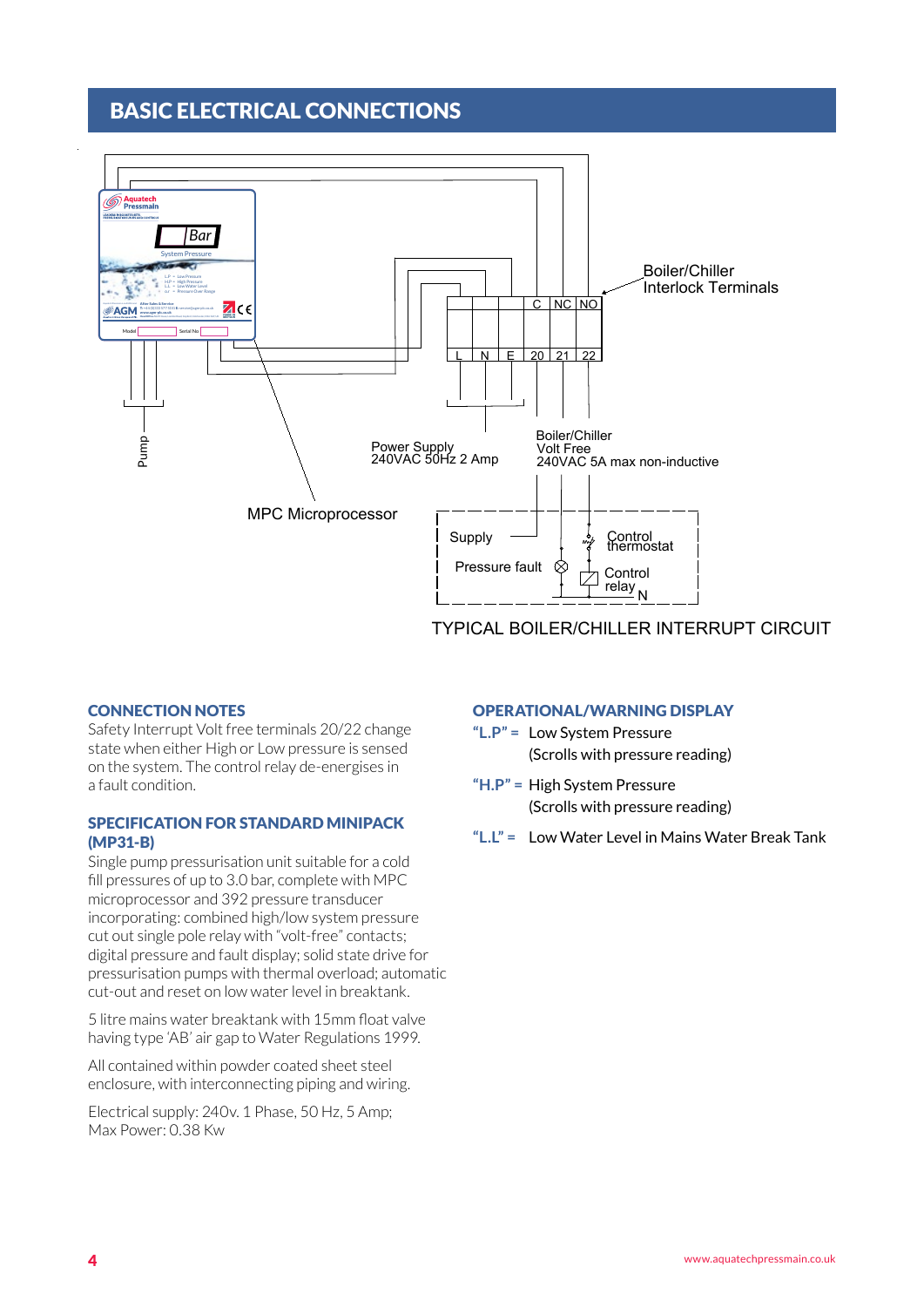## ENHANCED ELECTRICAL CONNECTIONS



#### AS STANDARD SPECIFICATION WITH ADDITIONS:

Twin pump

2020Plus microprocessor control, two thermal overload protected pump motors,

Fascia controls to provide 5 indicating lights for each pump condition or status:- run, tripped, hand, off auto.

Fascia keypad to enter & set operational parameters, reset alarm & mute.

### FASCIA 2 LINE LCD ILLUMINATED DISPLAY TO PROVIDE:

#### Operational Data Display:

System Pressure System Status Including Warnings Alarms With Type of Fault Pump/s Tripped Transducer Fault Boiler/s Cut-out

#### Information Displays:

Hours Run for Each Pump Hours Elapsed Since Last Service Parameter Settings Display

Last 30 faults with time and date stamp High Pressure Cut-out Setting Duty Pressure (Cold Fill Pressure) Low Pressure Cut-out Setting Support Pump Delay Time

#### BMS Volt Free Relay Connections:

High System Pressure Low System Pressure Low/High Water Level Excessive Frequency of Start/Demand Pump Tripped/Failed Transducer Fault Common Warning Signal for all Warning Displays\* Boiler/Chiller Cut-out

#### \* Warning Displays:

High Pressure Approach Low Pressure Approach Low Water Level Approach Servicing Reminder Electrical Supply 240v 1 Phase, 50Hz, 2 Amp, 0.07 Kw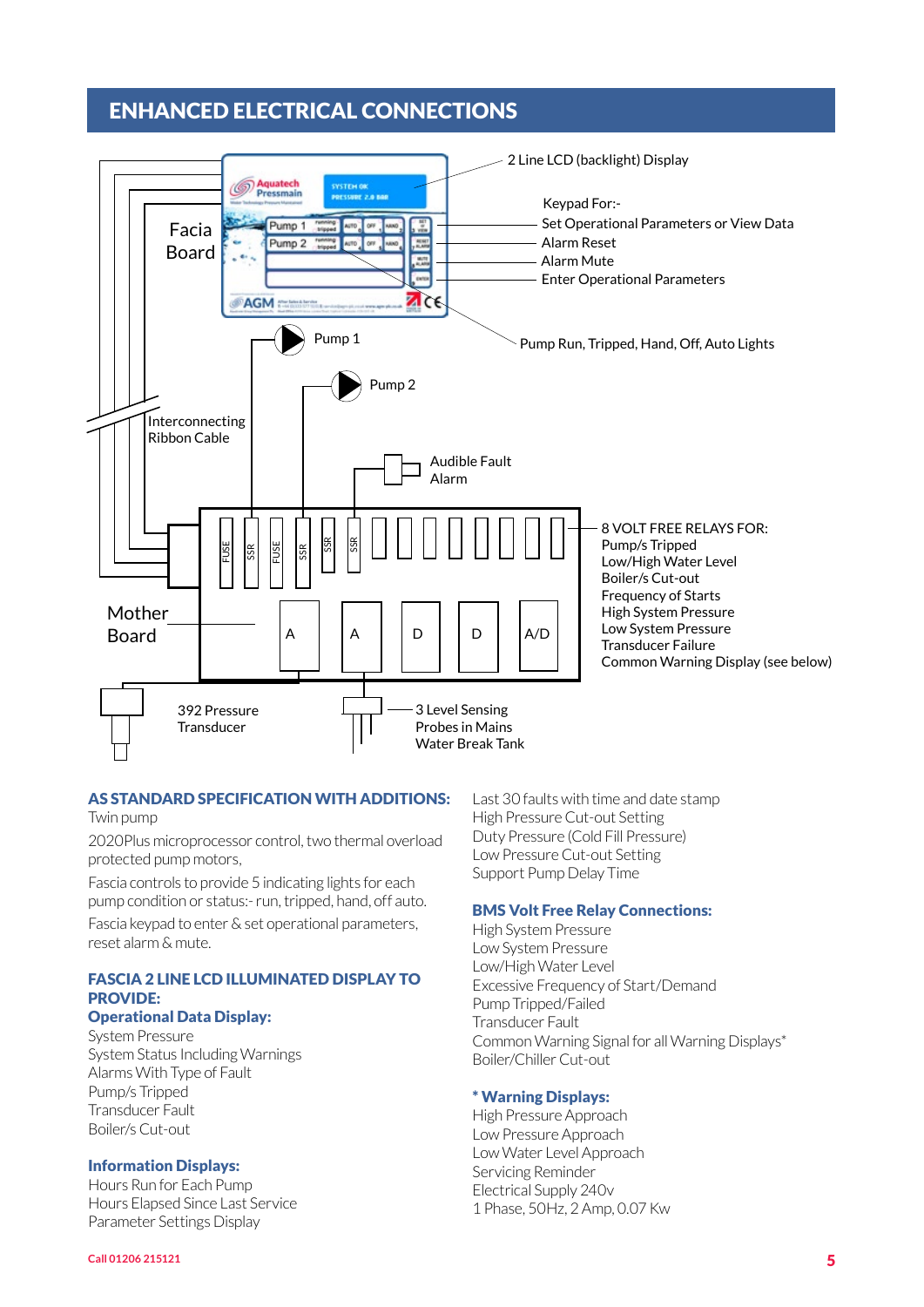## DIMENSIONS



## **REVIOUS AUTHOR DESSEL DIMENSIONS (SUPPLIED LOOSE)** 2008 - 21/08/2015 12/08/2015

Meets or exceeds EC norms for pressure vessels 97/23/EC; Max working pressure: 10 bar; Vessel Material: Steel RSt 37-2.; All vessel parts in contact with water are coated against corrosion; Diaphragm: Made of special high quality rubber material; Filling Valve: Schraeder-valve-type; Surface Treatment: Blue, durable powder coating finish.

| <b>TYPE</b>                  | <b>25 VR</b> | <b>60 VR</b> |     |                | 100 VR 200 VR 300 VR 500 VR |                |
|------------------------------|--------------|--------------|-----|----------------|-----------------------------|----------------|
| Nominal Content - litres     | 25           | 60           | 100 | 200            | 300                         | 500            |
| $D_{mm}$                     | 280          | 409          | 480 | 634            | 634                         | 740            |
| $D1$ mm                      | 228          |              |     |                |                             |                |
| $H$ mm                       | 484          | 740          | 835 | 975            | 1270                        | 1475           |
| Water Connection DN BSP 1"   |              | 1"           | 1"  | $1\frac{1}{4}$ | $1\frac{1}{4}$              | $1\frac{1}{4}$ |
| Dry Weight Kg                | 5.6          | 14           | 19  | 47             | 53                          | 79             |
| Max. working Pressure-bar 10 |              | 10           | 10  | 10             | 10                          | 10             |



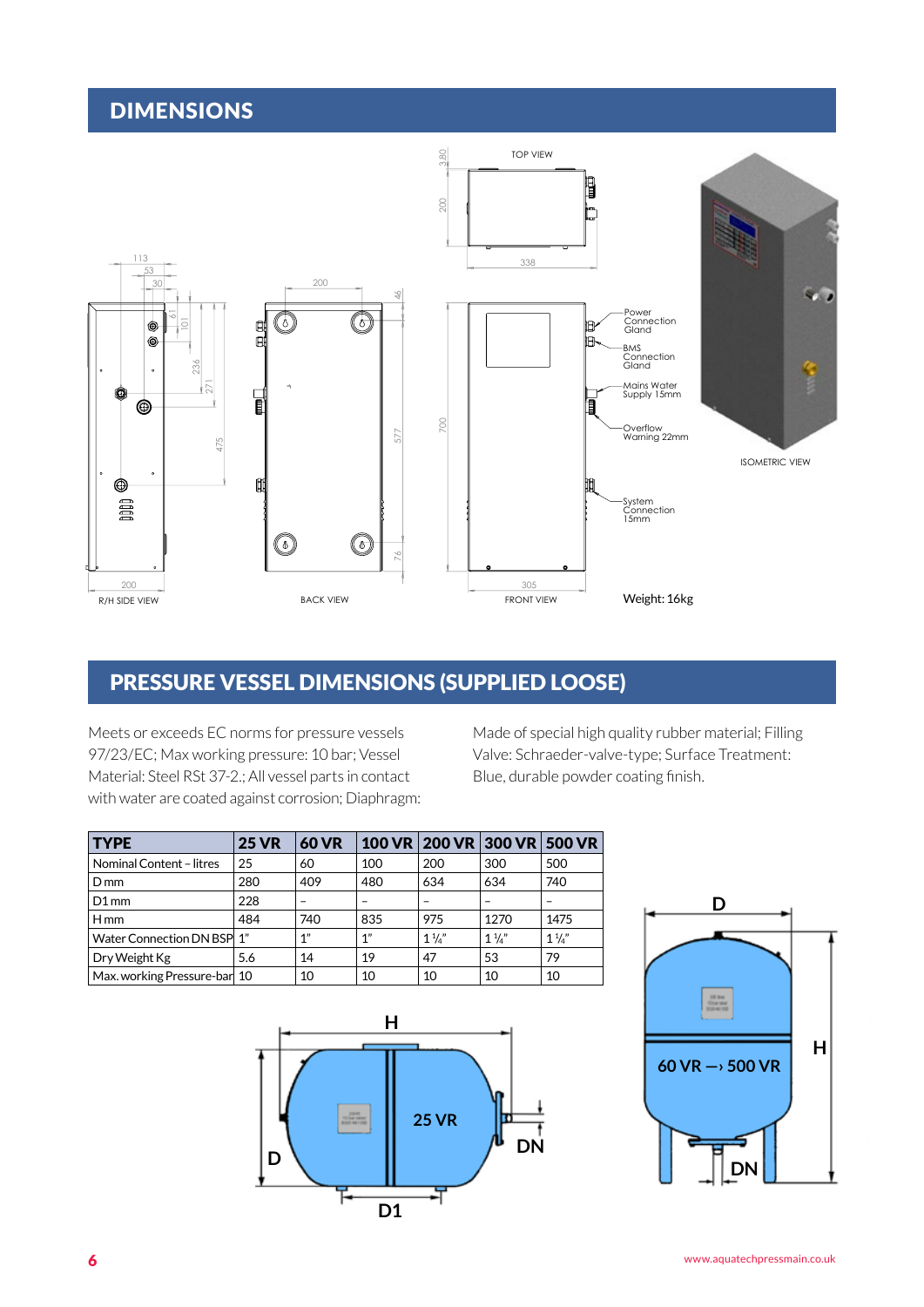## TYPICAL INSTALLATION



## WORK REQUIRED ON SITE

- Bolt unit to plinth or wall.
- Connect ½" BSP (15mm) mains water supply.
- Provide and fit ¾" BSP (22mm) overflow pipe from break tank to suitable drain.
- Wire single phase control supply onto terminals provided and boiler/chiller thermostat control circuits onto boiler/chiller relay within the control panel.
- Connect MINIPACK unit to system as installation instructions.